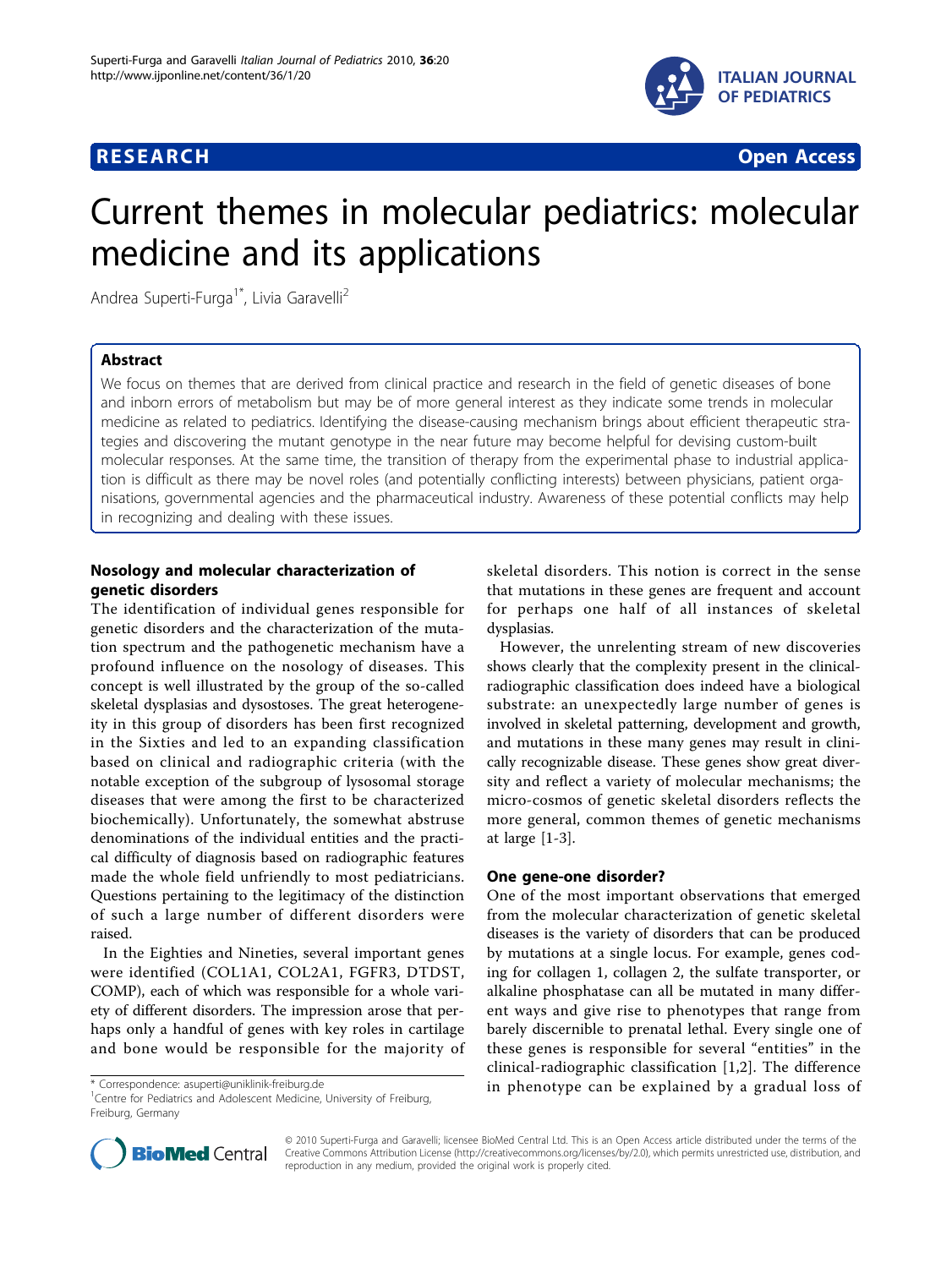function and can thus be positioned on a more or less linear gradient [[4](#page-6-0),[5](#page-6-0)].

Translation of this concept to other fields, such as that of metabolic diseases, may be instructive. There is no reason to assume that the same degree of variability will not be present in most (if not all) enzyme disorders, and that e.g. methylmalonic acidemia or phenylketonuria would not be similarly heterogeneous. The variability of a disorder secondary to mutational heterogeneity at the responsible locus is a "common theme" in molecular pediatrics.

Some genes produce more than a linear gradient of phenotypes. Thus, collagen 1 genes may result in osteogenesis imperfecta or an Ehlers-Danlos variant according to whether the mutation is in the helical or propeptide domain; filamin A mutations may produce either skeletal malformations (the frontometaphyseal dysplasia-OPDS group) or a neuronal migration disorder (x-linked heterotopia) according to the portion of the molecule that is affected [[6](#page-6-0)]; and FGFR2 and FGFR3 mutations may result in quite heterogeneous phenotypes combining skeletal dysplasias, syndactyly and oligodactyly, synostosis, and a variety of ectodermal findings [\[7](#page-6-0)]. The basis of these intriguing observations seems to be the functional topology of structural molecules and of receptors, with different functions in different domains of the protein, as well as the different partners these molecules may have in different tissues and at different times during development. Clearly, we must go beyond a simple one gene-one disorder concept and try to consider the molecular network and the temporal framework around the gene or protein involved.

#### The recognition of pathways

If mutations in a single gene can produce a range of different diseases, the converse may be true as well - clinically indistinguishable forms of disease can be caused by mutations in different genes. The simplest form of this phenomenon occurs when a given molecule has more than one distinct subunit; thus, osteogenesis imperfecta can be caused by mutations in either COL1A1 or COL1A2 genes that encode for the collagen chains forming type 1 collagen, much as propionic acidemia can be caused by mutations in either PCCA or PCCB.

Further complexity is present when one phenotype is caused by mutations in genes that do not form multimeric proteins but act either synergistically or sequentially in a biological complex. Infantile Osteopetrosis can be caused by mutations in a subunit of a proton pump or in a chloride channel; mutations in carbonic anhydrase may produce yet another (milder) form. The affected biological process (or pathway) is acidification of the lacunar space delimited by attachment of the osteoclast to the bone surface, and the phenotype is similar regardless of which individual step is impaired [[8,9](#page-6-0)]. Severe chondrodysplasia punctata can result from at least seven different genetic defects that involve either the biogenesis of peroxisomes, or the biosynthesis of cholesterol; it is hoped that the elucidation of the underlying pathogenetic processes will shed light on the relationship between lipid and cholesterol metabolism and calcification, a process that is ill understood so far but could reveal some target for therapeutic intervention. Non-ketotic hyperglycinemia (different components of the glycine cleavage system) or the type 1 glycogenoses (glucose 6-phosphatase and coupled transporters; GSD1a, 1b, 1c) may be cited as counterparts in metabolic disorders.

Yet another possibility is that of pathways sharing a common final step. The FGFR signaling pathway that is over-activated in achondroplasia and related disorders works via the so-called MAP-kinase pathway of intracellular signaling. One step in this pathway is regulated by cyclic GMP produced by a C-natriuretic peptide receptor with guanylate cyclase activity: this receptor is mutated in a phenotypically similar disorder, acromesomelic dysplasia. Thus, CNP acts on cartilage cells to antagonize FGFR3; indeed, in an example of "dueling pathways", an achondroplasia mouse model was rescued to normal growth by simultaneous overexpression of CNP [[10\]](#page-6-0). Understanding pathways and their intersections will be of growing significance.

#### Pathways as potential targets of intervention

The benefit of placing a particular disorder in a specific pathway lies in the recognition of a potential therapeutic context. The relationship between achondroplasia and acromesomelic dysplasia has been mentioned above. Xlinked hypophosphatemic rickets (phosphate diabetes) is a relatively common disorder affecting both males and females, albeit greater severity is seen in males. Identification of the responsible gene, PHEX, initially posed a riddle as to the function of the encoded protease. Subsequent identification of FGF23 as the gene responsible for autosomal dominant hypophosphatemic rickets and of FGF23 overproduction in tumor-associated rickets led to the proposal that FGF23 might be the natural substrate for PHEX, and more generally to the recognition of a previously unsuspected FGF23-based phosphaturic regulation mechanism [\[11](#page-6-0)]. Pharmacological modulation of this mechanism is conceivable and would be of potential therapeutic benefit for hypophosphatemic ricktes. Genetic disorders have once again revealed physiological mechanisms.

Marfan syndrome is one of the more common genetic disorders. It is caused, in the vast majority of cases, by mutations in fibrillin 1, a component of elastic microfibers. While some features of Marfan syndrome such as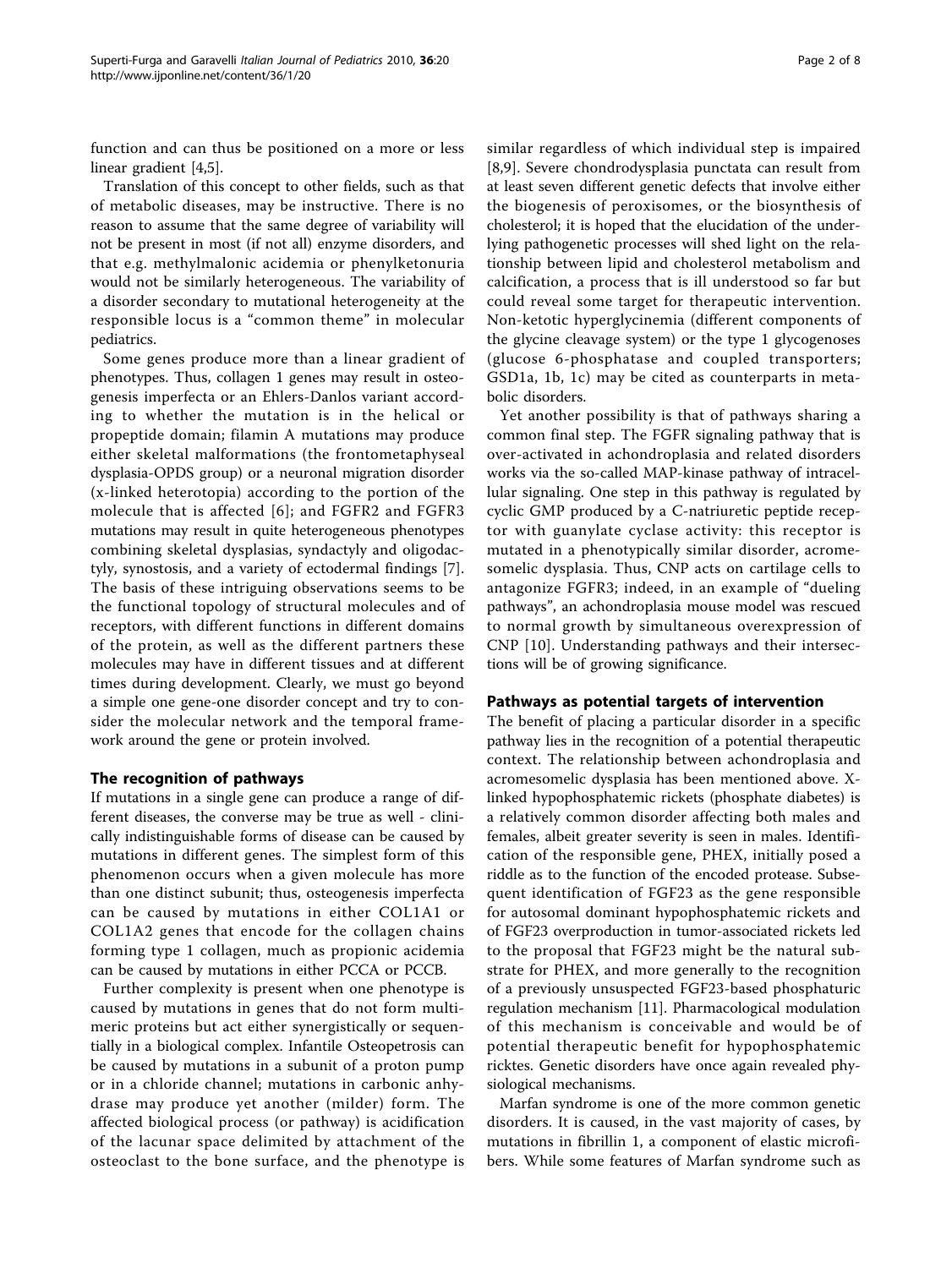aortic dilatation and lens luxation might be explained (albeit not simply) by weakness of connective tissue, overgrowth is difficult to explain in these terms. The observation of fibrillin acting as a biological reservoir or buffer for transforming growth factor beta (TGF $\beta$ ) led to the postulation of a mechanism involving increased growth induced by reduced TGFb binding by fibrillin [[12\]](#page-6-0). This concept gained momentum when Marfan syndrome variants were found to be caused by mutations in TGF<sub>B</sub> receptors. Finally, individuals with diaphyseal dysplasia Camurati-Engelmann type (CED) have a body habitus similar to that observed in Marfan syndrome; CED is caused by mutations in the  $TGF\beta$  gene that affect the latency associated peptide function and thus produce increased  $TGF\beta$  activity. Thus, the three disorders delineate a potent growth-related biological effect of TGFb. It is tempting to speculate that modulation of this system may be responsible not only for genetic variations in body length but also in growth impairment seen so often in chronic diseases in childhood; it is an obvious potential target for therapeutic intervention.

Recognition of the role of TGFbeta signalling in the pathogenesis of Marfan syndrome has provided an unexpected bonus. The relatively old and therefore wellknown drug, losartan, an  $AT_1$  syndrome antagonist, is able to prevent aortic dilatation in a mouse model of Marfan [[13](#page-6-0)] and preliminary results in patients are encouraging [[14\]](#page-6-0). Another very rare but fascinating disease, Hutchinson-Gilford progeria, may be influenced by treatment with currently available inhibitors of farnesylation [\[15](#page-6-0),[16\]](#page-6-0). Thus, recognition of molecular pathogenetic pathways may not only pave the way to the development of new drugs, but also identify existing drugs as therapeutic agents.

# Approaches to molecular therapy

Many of the examples cited above illustrate how "skeletal" disorders can be caused by malfunctioning of structural molecules but also of metabolic pathways or of signaling cascades: they are just examples of common molecular mechanisms. The therapeutic approaches are similarly heterogeneous. Mouse models are a crucial step for every single one. Thus, thiol replenishment to push intracellular production of sulfate is being studied in a mouse model as a potential therapy for the sulfate transporter disorders [[17\]](#page-6-0). Enzyme replacement therapy has been developed for a larger number of disorders including MPS IV and hypophosphatasia. Pilot studies in patients with Morquio syndrome and with hypophosphatasia have been conducted; there are good reasons to assume that the enzyme therapy for Morquio disease, with a phenotype that arises essentially from cartilage, will be less successful than that of hypophosphatasia. The FGFR and CNP signaling pathways can be targeted by specific agonists (CNP) or by antibodies. Modulation

of the FGF23 phosphaturic system may lead to treatment of hypophosphatemic rickets. Modulation of the LRP5/dickkopf system may improve bone density in the Osteoporosis-Pseudoglioma symdrome (OPGS) well as in other disorders [[18](#page-6-0)]. These exciting prospects make it easier to accept the fact that gene therapy may still be years to come.

An even more promising approach derives from the fact that many key molecules have kinase activity. FGFRs are tyrosine kinases, while  $TGF\beta$  receptors have serine/threonine kinase activities. Both classes of molecules have been scrutinized intensively for the identification of pharmacological inhibitors. Indeed, inhibition of the Philadelphia chromosome associated tyrosine kinase using the specific inhibitor, imatinib (Gleevec or Glivec) ®, is highly efficient in the therapy of leukemia. Imatinib and the newer tyrosina kinase inhibitors are proving useful for the treatment of diverse disorders associated with fibrosis [[19](#page-6-0),[20\]](#page-6-0). Hopefully, kinase inhibitors of sufficient specificity will be developed in the future and will be useful in the treatment of genetic disorders associated with aberrant kinase signaling.

#### The potential of chaperones

Molecular therapy for disorders of skeletal growth and homeostasis may profit from a glance at the neighbouring field of metabolic pediatrics. Here, concepts such as substrate reduction, product replenishment and selective metabolic block have been developed and are commonly applied. One of the most exciting developments in recent years has been the recognition of chaperone effects. Mutant proteins are often retained within the endoplasmic reticulum by a quality control mechanism that recognizes their imperfect folding. The proteins involved in accelerating correct protein folding, in guiding the way of correctly folded proteins through the biosynthetic steps in the ER and the Golgi, and in retaining unfolded or misfolded proteins are called "chaperones". While these mechanism evolved to prevent the accumulation of misfolded proteins and are beneficial, they may actually be deleterious when it leads to the degradation of a protein that, albeit imperfect, has some residual activity - and the absence of which causes severe "monogenic" disease. The most common mutation in CFTR gene, the cystic fibrosis chloride channel, is F508; CFTR protein bearing this deletion has considerable residual activity but does not reach the cell membrane, being retained within the cells and routed for degradation because of the single missing amino acid. For the deltaF508 homozygote, delivery of the protein - albeit imperfect - to the cell surface would be more favourable than its intracellular degradation. Pharmacological interventions aimed at rescuing the mutant CFTR and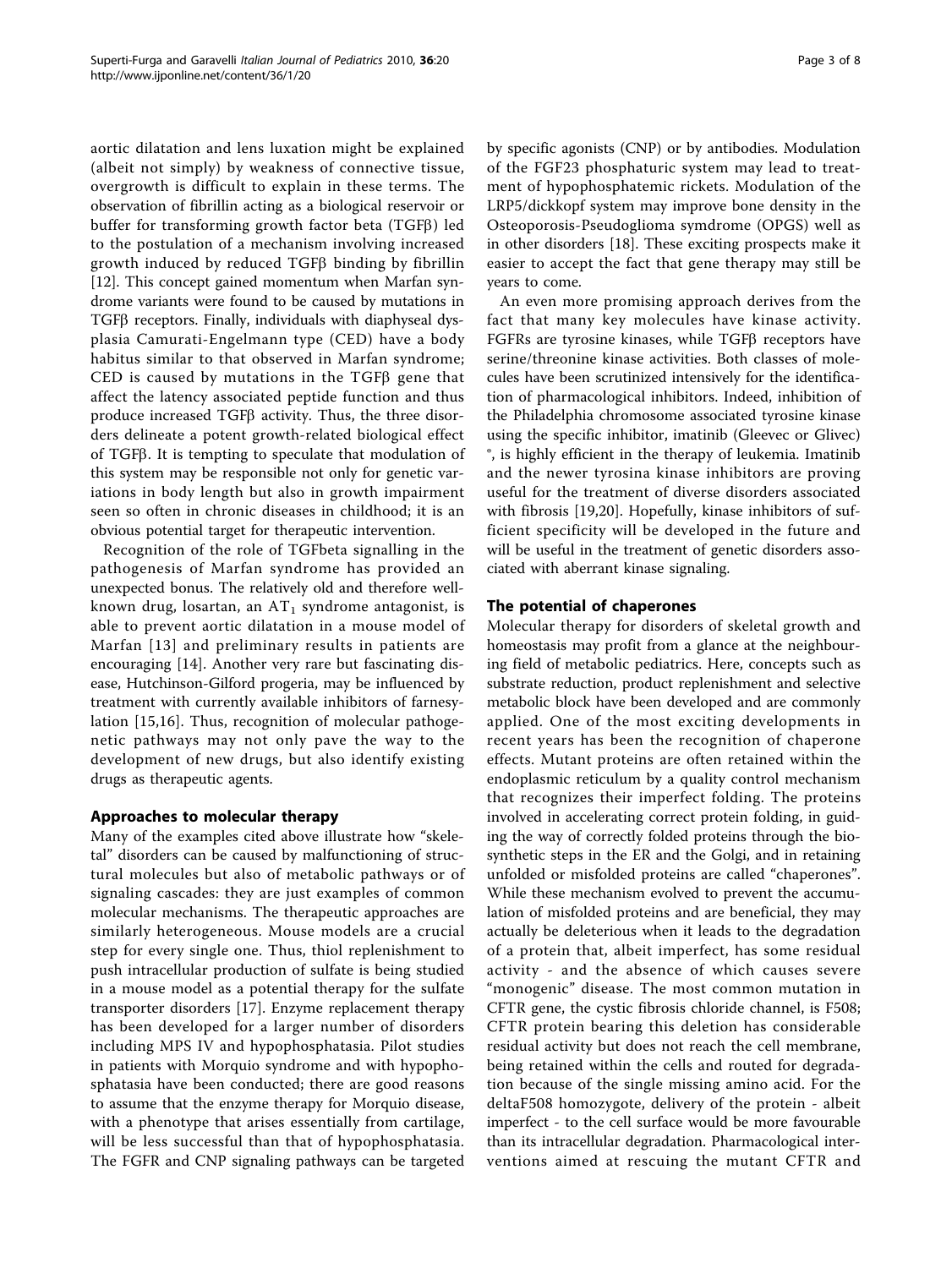allowing its delivery to the cell membrane have been successful in cell culture models, the most efficient compound being curcumin, a component of widespread and cheap curry powder [\[21](#page-6-0)]. It remains to be seen whether this approach is effective in vivo.

Cautious optimism is justified in view of other examples of successful chaperone therapy such as the use of galactose to enhance residual alpha-galactosidase therapy in Fabry disease or the use of a substrate analogue to enhance betagalactosidase activity in GM1 gangliosidosis [[22,23](#page-6-0)]. Perhaps the most important case yet of successful chaperone therapy is the beneficial effect of tetrahydrobiopterin (BH4) administration in phenylketonuria (PKU). Initially developed to stimulate phenylalanine hydroxylase (PAH) activity in individuals who have PKU because of a metabolic defect in the synthesis or regeneration of BH4 that is a cofactor of PAH, BH4 has proven beneficial even in a significant proportion of individuals who have mutations in the PAH gene itself ("classical" PKU) [[24](#page-6-0)]. Available data suggest that the mechanism increasing PAH activity is not a direct stimulation of activity, but rather a chaperone effect of BH4 leading to increased production of PAH, perhaps through a binding-induced stabilization of mutant molecules.

# From treatment of disease to molecular therapy aimed at specific mutations

Research has shown that nonsense mutations cause premature translational termination and are the reason for 5 to 70% of the individual cases of the majority of inherited diseases [[25\]](#page-6-0). Nonsense-mediated mRNA decay (NMD) is an mRNA surveillance pathway which ensures the rapid degradation of mRNA containing premature translation termination codons (PTCs or nonsense codons), thereby preventing the accumulation of truncated and potentially harmful proteins. In a disease such as non-sense mediated cystic fibrosis the increase of specific protein synthesis from less than 1% to 5% may have the effect of reducing considerably the severity or even eliminating the consequences of the disease [[26,27](#page-6-0)]. PTC124, a drug able to induce ribosomal readthrough of premature but not normal termination codons, can promote in human and mice cells dystrophin production, expressing dystrophin nonsense alleles [[28\]](#page-6-0). This drug may have considerable scope in clinical potential for the treatment of several genetic disorders which have few or even no therapeutic options. This pioneering approach is one of the first to put personalized medicine to the test where the main focus is not on the treatment of a disease, but is rather on the treatment of a specific genetic defect.

In this way "readthrough" by means of stop codons is used for the therapy of non-sense mediated diseases; on the other hand nonsense-mediated mRNA decay can fail and be a cause of mental retardation. In fact mutations in UPF3B, a member of NMD complex, are known to give rise to syndromic and nonsyndromic mental retardation [[29](#page-6-0)]. In syndromic cases the patients can have the Lujan-Fryns phenotype or the FG phenotype providing further evidence for the overlap of these two clinical conditions.

Another example of personalized molecular medicine has been investigated by van Deutekon and colleagues who chose to create a small antisense oligonucleotide that would enable the cellular machinery to "miss out" an exon in the mutated Duchenne muscular dystrophy gene by blocking its inclusion during splicing [\[30](#page-6-0)]. The drug is a small modified nucleic acid named PRO051 that, by blocking the inclusion of exons adjacent to DMD mutation, restores the reading frame and allows the production of a form of dystrophin with some residual function. Although the dystrophin produced under the splicing modulation with PRO051 is not normal, it probably retains considerable residual function, as shown by the condition of patients with clinically milder Becker's muscular dystrophy who have similar or identically modified dystrophins. However there are still various problems which need to be addressed with regard to this approach: firstly the optimum number and quantity of injection doses have yet to be satisfactorily established, secondly the possible toxic effects are not yet fully known and are still under investigation, thirdly the drug being used would only treat a minority of patients with DMD and other sequences will have to be researched in order to treat patients with different mutations. So it is clear that although important steps have been taken, we are still a long way from achieving personalized molecular medicine [[31](#page-6-0)].

#### Transplantation and the quest for the human stem cell

Bone marrow transplantation has become a therapeutic possibility for many metabolic diseases, although the efficiency and risks of the procedure itself and the actual therapeutic value of successful bone marrow engraftment are variable and still suboptimal and thus, very careful evaluation is indicated in every single case.

Contrary to what might be expected given the nature (and the name) of the procedure, the process of BMT has little or no therapeutic value in most skeletal dysplasias that affect cartilage tissue. This may have to do with the fact that cartilage is largely avascular. Initial claims of BMT effectiveness in Osteogenesis Imperfecta remain to be substantiated. BMT is highly effective in Osteopetrosis, a disease of bone marrow-derived macrophages. Hope is that further progress in the selection of stem cells and perhaps in the conditioning regimes may lead to an extension of BMT indications.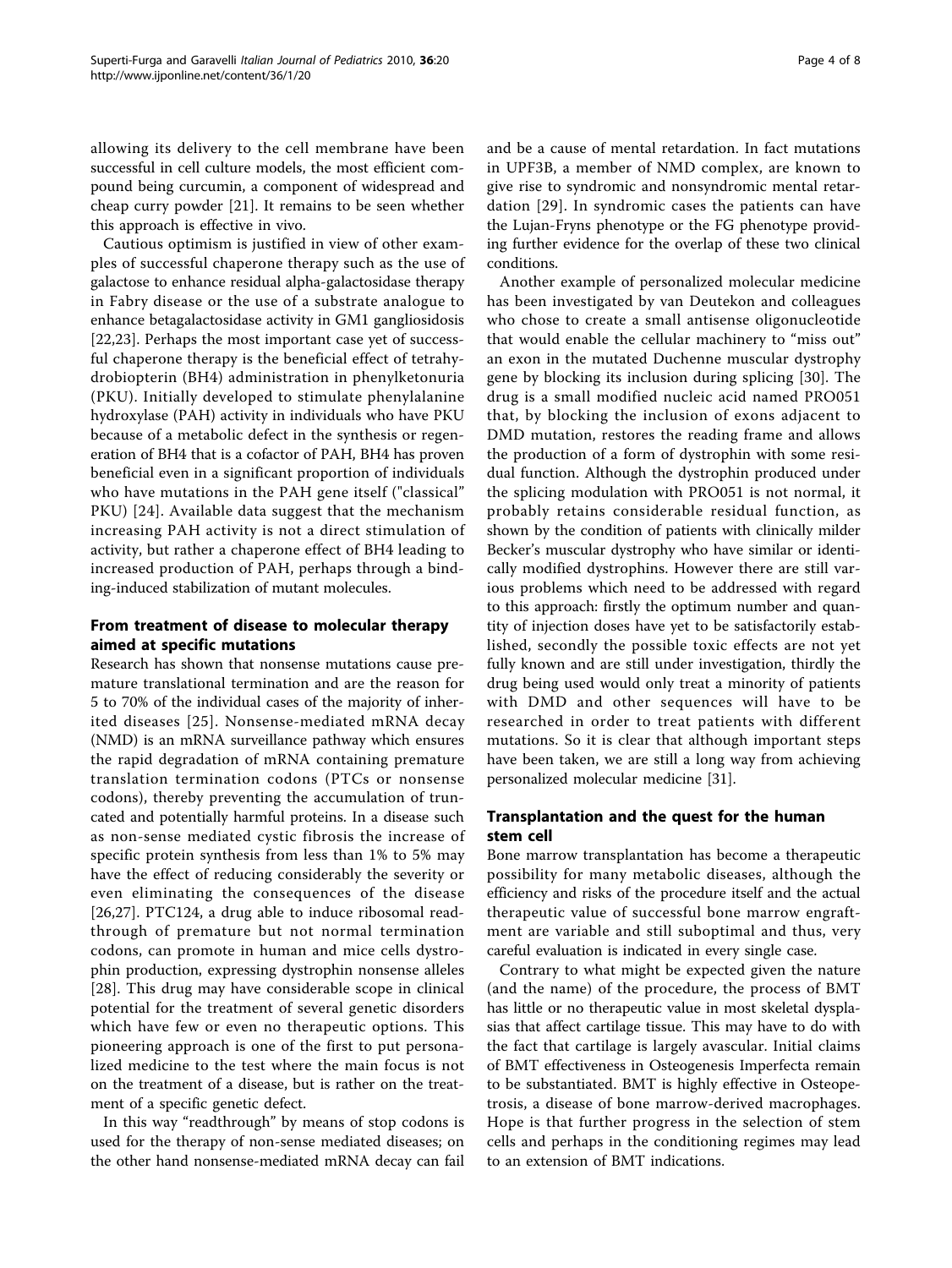Organ transplantation is the mainstay of therapy in many pediatric renal disorders and in some liver disorders where the indication is malfunction of the organ itself. In metabolic disorders, the indication to organ transplantation may derive not only from impairment of whole organ function but also from impairment of its metabolic function only, such as in severe organic acidemias or in oxalosis. In hepatorenal tyrosinemia, liver disease results from a profound disturbance in genetic expression induced by the accumulation of toxic metabolites, and liver transplantation used to be performed frequently. While the application of a metabolic blockade with NBTC delivers dramatic clinical and prognostic amelioration, the study of liver cell behaviour in the mouse model of tyrosinemia is yielding fundamental insights into the regulation of differentiation and proliferation of hepatocytes as well as into the possibility of using bone marrow-derived cells to obtain viable and metabolically intact hepatocytes even in the absence of any stable bone marrow engraftment [[32-34\]](#page-6-0). Preliminary results indicate that this may be the case even for renal tubular epithelial cells [[35\]](#page-6-0). Even partial restoration of correct enzyme activity or protein production might result in clinical cure of several genetic disorders. The study of cell regeneration and cell fusion in liver and other tissues carries great promise to result in new therapeutic options for genetic disorders.

# Diseases, physicians, patients, and the pharmaceutical industry

Ever since the discovery of diseases caused by enzyme deficiencies, physicians and scientists have tried to design therapeutic strategies aimed at supplying the deficient enzyme - with plasma infusion, with cell transplantation, with bone marrow transplantation. Besides bone marrow transplantation, enzyme replacement therapy (ERT) for  $\beta$ -glucocerebrosidase deficiency (Gaucher disease) was the first ERT to show clinical utility. ERT for Gaucher disease has been developed at the National Institutes of Health [[36\]](#page-6-0) and originally licensed to the company, Genzyme, under the Orphan Drug Act. Marketing of the enzyme preparation has proven extremely successful. Almost twenty years later, more ERT products are in routine use, and others are close to their introduction to the market. Genzyme has become one of the financially most successful biotechnology company ever, its stock prices having increased by approximately 600% from 1992 to 2005 [[37](#page-6-0),[38](#page-7-0)]. Conversely, national medical systems are in no better health now than then.

The existence of a strong pharmaceutical industry is of great importance, and research carried out by industry is significant and beneficial. However, in the case of Alglucerase®, the high price of the preparation immediately raised questions concerning public vs. private contributions in the development of that therapy [[39\]](#page-7-0). Unfortunately, the hope that was originally held in recombinant DNA production technologies does not seem to have been justified, as the price of Gaucher treatment with "recombinant" enzyme is higher, not lower, than that of the placenta-derived enzyme. Thus, the questions concerning the payment for extremely expensive treatments of rare disorders raised in 1992 are still unanswered; specifically, the cost of life years, even after adjustment for quality of life, is much higher than that of all other available drugs. The long-term implications of highly expensive treatments for rare disorders remain a matter of debate [\[40](#page-7-0)].

Another observation worthy of reflection is that upon introduction to the market of ERT for MPS VI, the producing company distributed publicity items (brochures and bags) that explicitly questioned whether patients with MPS VI had been recognized and diagnosed. A similar strategy, though not as explicit, was used years earlier when the Gaucher ERT had been marketed in Europe: the warning that physicians might have missed the diagnosis was expressed in sponsored articles both in the medical and in the lay press. If the traditional paradigm was patients and physicians in search of a treatment, this was an inversion - a lucrative treatment in search of patients, and pressure being put on physicians not to miss them.

Similar strategies have been enacted by the growth hormone industry. More and more indications, some of which of questionable significance, have been recognized and - most importantly - been pushed through approbation by governmental agencies to obtain reimbursement by medical insurances. While growth hormone therapy for indications other than true growth hormone deficiencies may bring benefit to affected individuals, the high cost of such therapies means that significant amounts of money are diverted from other causes that are potentially of similar or even higher benefit, but for which there is no lobby; seen from inside the pediatric system, it is clear that the recognition of additional indications for GH therapy is driven more by the growth hormone industry than by pediatricians or patients. In Germany, industries producing growth hormone have formed a "consortium" with the declared aim of promoting research and dissemination of results; de facto, it seems clear that these industries are forming a trust to prevent competition and thus to prevent a lower pricing of GH treatment. Interestingly, advertising by these industries suggests that "short stature is not unavoidable" and thus aims at a very broad audience, not just physicians dealing with children with rare conditions.

In conclusion, a situation is developing in which the pharmaceutical industry is putting pressure on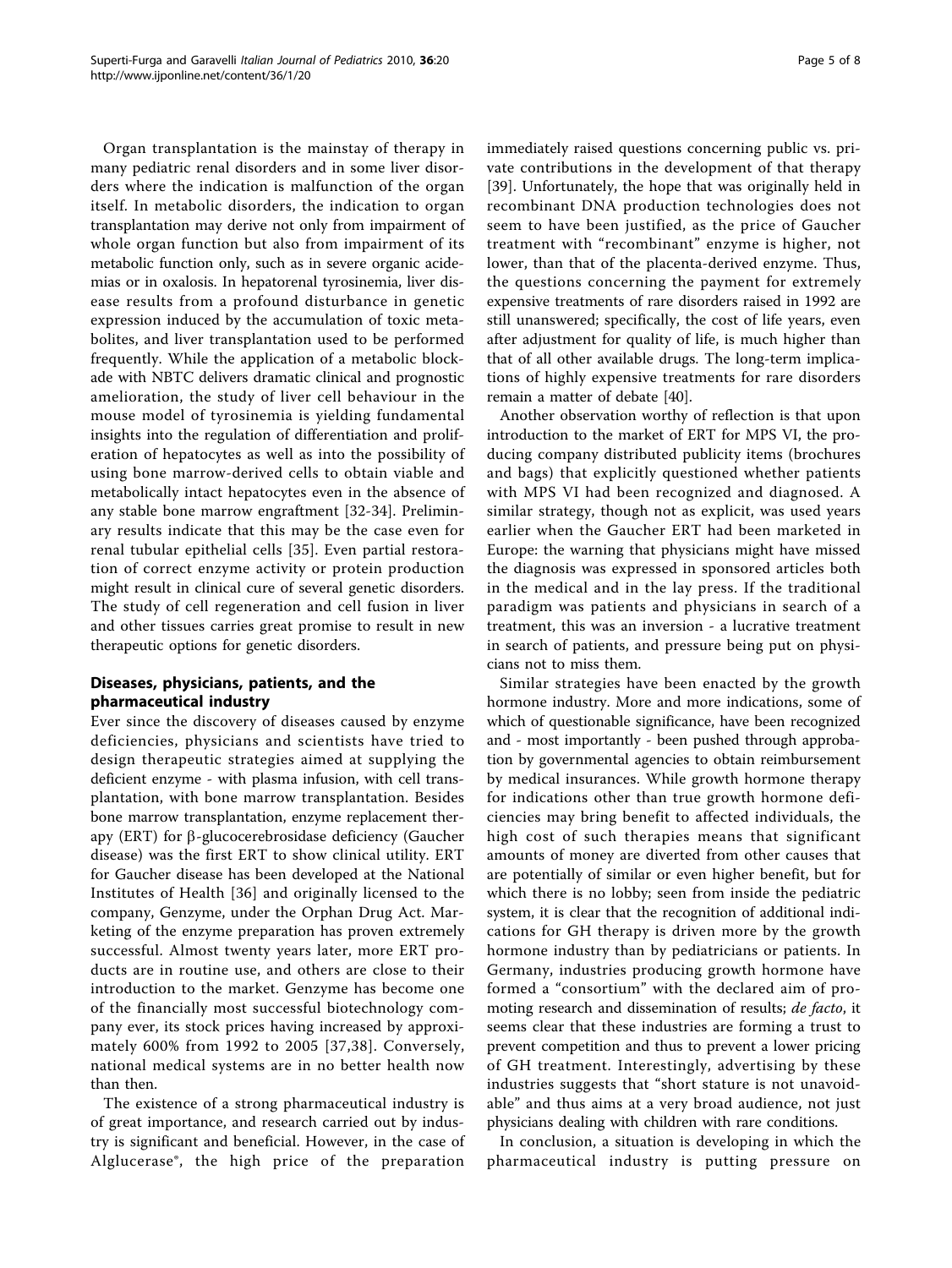governmental agencies to grant recognition of drugs and of treatment indications, and secondarily put pressure on physicians "not to miss" patients with these treatable conditions. Often, collaboration of physicians is obtained by allocation of small financial rewards for "observation" of patients. While this is not bad per se, the high price of these drugs leads to a situation where treatment priorities are set by the industry and not by responsible physicians. The stronger marketing strategies of pharmaceutical industry may be favoured by the Orphan Drug Act that grants monopoly and tends to block the development of competition. We can hope that industry will continue to fulfill its role in the development and marketing of new treatments but that conditions of monopoly over individual drugs will not be the cause of financial restrictions and social inequalities.

### Roles of self-help groups and parents organizations

Patients' organizations and - in the case of pediatrics parental organizations ("self-help groups") are emerging as the new players in the developing relationships on the health market. The primordial relationship between the patient and the physician first had to take the third partner into account - the health insurer as the payer. Meanwhile, industry is proposing itself as the fourth partner - traditionally wooing the physician in order to obtain favourable prescription of one or the other profitable drug, but recently - as in the case of ERT - with a new preposterousness.

It is not only acceptable, but also fair and desirable that individuals affected by severe and/or rare disease join forces in order to share experiences, offer mutual assistance, and act together to put forward their agenda. Potential areas of activity of patients' organisations are (among others) the exchange of information concerning treatment modalities and medical centers through meetings and brochures, the organization of cooperatives to buy or import medical or dietary supply at favourable price, the support of research, the counseling of medical researchers as to what are the objectives for clinical and basic research, the support of those research projects by helping in recruiting patient cohorts or in fundraising, and political lobbying to obtain favourable legislation. The efficiency of patients' organizations can be so high that patients may quickly obtain a degree of competence in "their" disorder ("empowerment") that the average physician may find much more difficult to obtain; thus, the knowledge advantage that used to play in favour of the physician can be inverted; this can also occur through the internet, although on the latter, information is usually much less organized and the wealth of information is not matched by quality and structured presentation. Examples are known where patients'

organisations have exerted pressure on individual patients and families recommending one treatment over another and even one physician over another. Industry has recognized the growing power of such organizations, with the result that more and more sponsoring is taking place directly between industry and patients' organizations, bypassing the physicians who should decide upon the indications to treat.

How is the relationship between pediatricians and parental organizations going to evolve? Clearly, parents' organizations are here to stay; they can potentially assume a highly beneficial role in the health care system, taking on responsibility and providing assistance that the physician is unable to provide because of financial and time constraints. However, a deontological code of honour should be adopted in order to ensure that patients' (and parents') associations do maintain their own independence and at the same time allow independence of individual patients and of physicians.

#### Conclusions

Aren't our times interesting? New molecular insights are flowing continuously and providing us with new concepts. Leads from these exciting results can be taken up by cell biologists and pharmacologists to develop new treatments. However, the scenario around us is moving; the partners we have to rely upon as physicians - the medical insurers and the pharmaceutical industry - are changing, a change dictated by increasing economical pressure that threatens the alliance with physicians; and the biological progress may not benefit the patients as quickly and directly as we might hope, or create new inequalities in the access to therapy. The task of developing new diagnostic procedures and effective treatments is formidable, but the task of bringing these to the market in a way that is socially sustainable is just as important. Our most important partner, the patient (for pediatricians, the sick child and its parents and advocates), is also changing; he is growing up and demanding a more mature relationship with the physician as a partner more than as a leader. In this perspective, the health players - patients and their organisations, physicians, insurers and the pharmaceutical industry - will have to agree on what can be termed "sustainable development" in a nation's health system. Pediatricians should be aware of these potential conflicts and take a proactive attitude or otherwise risk becoming more and more debased to care providers in a system that is designed and maintained by others.

#### Author details

<sup>1</sup> Centre for Pediatrics and Adolescent Medicine, University of Freiburg, Freiburg, Germany. <sup>2</sup>Clinical Genetics Unit, Department of Obstetrics and Pediatrics, Santa Maria Nuova Hospital, Reggio Emilia, Italy.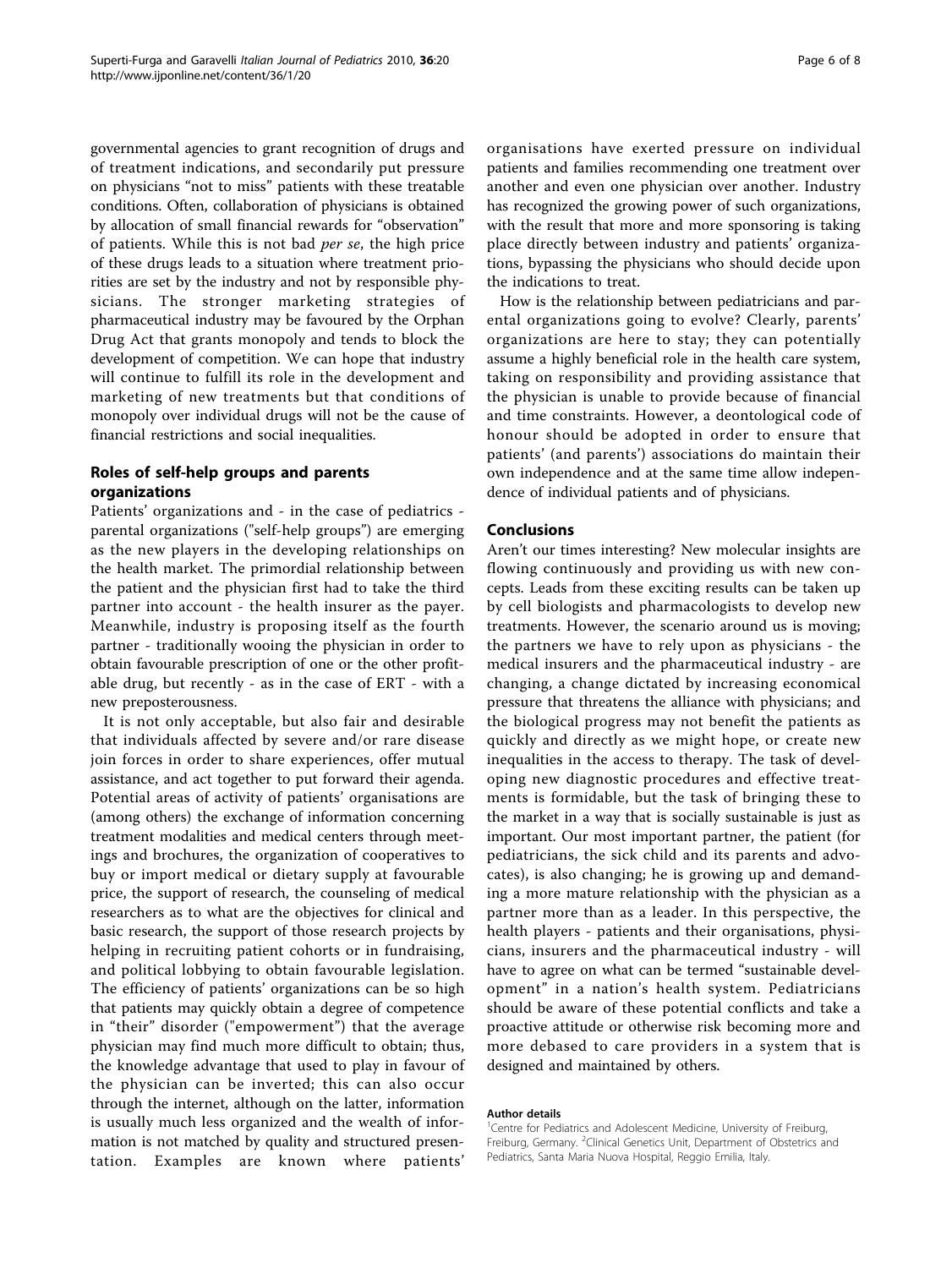#### <span id="page-6-0"></span>Authors' contributions

ASF conceived of the study; LG participated in its design and coordination. Both authors read and approved the final manuscript.

#### Competing interests

The authors declare that they have no competing interests.

Received: 30 January 2010 Accepted: 19 February 2010 Published: 19 February 2010

#### References

- 1. Hall CM: [International nosology and classification of constitutional](http://www.ncbi.nlm.nih.gov/pubmed/12400068?dopt=Abstract) [disorders of bone \(2001\).](http://www.ncbi.nlm.nih.gov/pubmed/12400068?dopt=Abstract) Am J Med Genet 2002, 113(1):65-77.
- 2. Superti-Furga A, Bonafe L, Rimoin DL: [Molecular-pathogenetic](http://www.ncbi.nlm.nih.gov/pubmed/11891680?dopt=Abstract) [classification of genetic disorders of the skeleton.](http://www.ncbi.nlm.nih.gov/pubmed/11891680?dopt=Abstract) Am J Med Genet 2001, 106(4):282-93.
- 3. Superti-Furga A, Unger S: [Nosology and classification of genetic skeletal](http://www.ncbi.nlm.nih.gov/pubmed/17120245?dopt=Abstract) [disorders: 2006 revision.](http://www.ncbi.nlm.nih.gov/pubmed/17120245?dopt=Abstract) Am J Med Genet A 2007, 143(1):1-18.
- 4. Nishimura G, Haga N, Kitoh H, Tanaka Y, Sonoda T, Kitamura M, Shirahama S, Itoh T, Nakashima E, Ohashi H, Ikegawa S: [The phenotypic](http://www.ncbi.nlm.nih.gov/pubmed/15895462?dopt=Abstract) [spectrum of COL2A1 mutations.](http://www.ncbi.nlm.nih.gov/pubmed/15895462?dopt=Abstract) Hum Mutat 2005, 26(1):36-43.
- 5. Rossi A, Superti-Furga A: [Mutations in the diastrophic dysplasia sulfate](http://www.ncbi.nlm.nih.gov/pubmed/11241838?dopt=Abstract) [transporter \(DTDST\) gene \(SLC26A2\): 22 novel mutations, mutation](http://www.ncbi.nlm.nih.gov/pubmed/11241838?dopt=Abstract) [review, associated skeletal phenotypes, and diagnostic relevance.](http://www.ncbi.nlm.nih.gov/pubmed/11241838?dopt=Abstract) Hum Mutat 2001, 17(3):159-71.
- 6. Robertson SP: [Filamin A: phenotypic diversity.](http://www.ncbi.nlm.nih.gov/pubmed/15917206?dopt=Abstract) Curr Opin Genet Dev 2005, 15(3):301-7.
- 7. Wilkie AO: [Bad bones, absent smell, selfish testes: the pleiotropic](http://www.ncbi.nlm.nih.gov/pubmed/15863034?dopt=Abstract) [consequences of human FGF receptor mutations.](http://www.ncbi.nlm.nih.gov/pubmed/15863034?dopt=Abstract) Cytokine Growth Factor Rev 2005, 16(2):187-203.
- Tolar J, Teitelbaum SL, Orchard PJ: [Osteopetrosis.](http://www.ncbi.nlm.nih.gov/pubmed/15625335?dopt=Abstract) N Engl J Med 2004, 351(27):2839-49.
- 9. Van Wesenbeeck L, Van Hul W: [Lessons from osteopetrotic mutations in](http://www.ncbi.nlm.nih.gov/pubmed/16022633?dopt=Abstract) [animals: impact on our current understanding of osteoclast biology.](http://www.ncbi.nlm.nih.gov/pubmed/16022633?dopt=Abstract) Crit Rev Eukaryot Gene Expr 2005, 15(2):133-62.
- 10. Yasoda A, Komatsu Y, Chusho H, Miyazawa T, Ozasa A, Miura M, Kurihara T, Rogi T, Tanaka S, Suda M, Tamura N, Ogawa Y, Nakao K: [Overexpression of](http://www.ncbi.nlm.nih.gov/pubmed/14702637?dopt=Abstract) [CNP in chondrocytes rescues achondroplasia through a MAPK](http://www.ncbi.nlm.nih.gov/pubmed/14702637?dopt=Abstract)[dependent pathway.](http://www.ncbi.nlm.nih.gov/pubmed/14702637?dopt=Abstract) Nat Med 2004, 10(1):80-6.
- 11. Yu X, White KE: [FGF23 and disorders of phosphate homeostasis.](http://www.ncbi.nlm.nih.gov/pubmed/15863037?dopt=Abstract) Cytokine Growth Factor Rev 2005, 16(2):221-32.
- 12. Byers PH: [Determination of the molecular basis of Marfan syndrome: a](http://www.ncbi.nlm.nih.gov/pubmed/15254580?dopt=Abstract) [growth industry.](http://www.ncbi.nlm.nih.gov/pubmed/15254580?dopt=Abstract) J Clin Invest 2004, 114:161-163.
- 13. Habashi JP, Judge DP, Holm TM, Cohn RD, Loeys BL, Cooper TK, Myers L, Klein EC, Liu G, Calvi C, Podowski M, Neptune ER, Halushka MK, Bedja D, Gabrielson K, Rifkin DB, Carta L, Ramirez F, Huso DL, Dietz HC: [Losartan, an](http://www.ncbi.nlm.nih.gov/pubmed/16601194?dopt=Abstract) [AT1 antagonist, prevents aortic aneurysm in a mouse model of Marfan](http://www.ncbi.nlm.nih.gov/pubmed/16601194?dopt=Abstract) [syndrome.](http://www.ncbi.nlm.nih.gov/pubmed/16601194?dopt=Abstract) Science 2006, 312(5770):117-121.
- 14. Brooke BS, Habashi JP, Judge DP, Patel N, Loeys B, Dietz HC: [Angiotensin II](http://www.ncbi.nlm.nih.gov/pubmed/18579813?dopt=Abstract) [blockade and aortic-root dilation in Marfan](http://www.ncbi.nlm.nih.gov/pubmed/18579813?dopt=Abstract)'s syndrome. N Engl J Med 2008, 358(26):2787-95.
- 15. Worman HJ, Fong LG, Muchir A, Young SG: [Laminopathies and the long](http://www.ncbi.nlm.nih.gov/pubmed/19587457?dopt=Abstract) [strange trip from basic cell biology to therapy.](http://www.ncbi.nlm.nih.gov/pubmed/19587457?dopt=Abstract) J Clin Invest 2009, 119(7):1825-36.
- 16. Yang SH, Chang SY, Andres DA, Spielmann HP, Young SG, Fong LG: Assessing the efficacy of protein farnesyltransferase inhibitors in mouse models of progeria. J Lipid Res 2009.
- 17. Forlino A, Piazza R, Tiveron C, Della Torre S, Tatangelo L, Bonafe L, Gualeni B, Romano A, Pecora F, Superti-Furga A, Cetta G, Rossi A: [A](http://www.ncbi.nlm.nih.gov/pubmed/15703192?dopt=Abstract) [diastrophic dysplasia sulfate transporter \(SLC26A2\) mutant mouse:](http://www.ncbi.nlm.nih.gov/pubmed/15703192?dopt=Abstract) [morphological and biochemical characterization of the resulting](http://www.ncbi.nlm.nih.gov/pubmed/15703192?dopt=Abstract) [chondrodysplasia phenotype.](http://www.ncbi.nlm.nih.gov/pubmed/15703192?dopt=Abstract) Hum Mol Genet 2005, 14(6):859-71.
- 18. Ai M, Holmen SL, Van Hul W, Williams BO, Warman ML: [Reduced affinity to](http://www.ncbi.nlm.nih.gov/pubmed/15923613?dopt=Abstract) [and inhibition by DKK1 form a common mechanism by which high](http://www.ncbi.nlm.nih.gov/pubmed/15923613?dopt=Abstract) [bone massassociated missense mutations in LRP5 affect canonical Wnt](http://www.ncbi.nlm.nih.gov/pubmed/15923613?dopt=Abstract) [signaling.](http://www.ncbi.nlm.nih.gov/pubmed/15923613?dopt=Abstract) Mol Cell Biol 2005, 25(12):4946-55.
- 19. Huang P, Zhao XS, Fields M, Ransohoff RM, Zhou L: [Imatinib attenuates](http://www.ncbi.nlm.nih.gov/pubmed/19289603?dopt=Abstract) [skeletal muscle dystrophy in mdx mice.](http://www.ncbi.nlm.nih.gov/pubmed/19289603?dopt=Abstract) FASEB J 2009, 23(8):2539-48.
- 20. Chandran S, Petersen J, Jacobs C, Fiorentino D, Doeden K, Lafayette RA:

[Imatinib in the treatment of nephrogenic systemic fibrosis.](http://www.ncbi.nlm.nih.gov/pubmed/19012999?dopt=Abstract) Am J Kidney Dis 2009, 53(1):129-32.

- 21. Egan ME, Pearson M, Weiner SA, Rajendran V, Rubin D, Glockner-Pagel J, Canny S, Du K, Lukacs GL, Caplan MJ: [Curcumin, a major constituent of](http://www.ncbi.nlm.nih.gov/pubmed/15105504?dopt=Abstract) [turmeric, corrects cystic fibrosis defects.](http://www.ncbi.nlm.nih.gov/pubmed/15105504?dopt=Abstract) Science 2004, 304(5670):600-2.
- 22. Frustaci A, Chimenti C, Ricci R, Natale L, Russo MA, Pieroni M, Eng CM, Desnick RJ: [Improvement in cardiac function in the cardiac variant of](http://www.ncbi.nlm.nih.gov/pubmed/11439944?dopt=Abstract) Fabry'[s disease with galactose-infusion therapy.](http://www.ncbi.nlm.nih.gov/pubmed/11439944?dopt=Abstract) N Engl J Med 2001, 345(1):25-32.
- 23. Matsuda J, Suzuki O, Oshima A, Yamamoto Y, Noguchi A, Takimoto K, Itoh M, Matsuzaki Y, Yasuda Y, Ogawa S, Sakata Y, Nanba E, Higaki K, Ogawa Y, Tominaga L, Ohno K, Iwasaki H, Watanabe H, Brady RO, Suzuki Y: [Chemical chaperone therapy for brain pathology in GM1-gangliosidosis.](http://www.ncbi.nlm.nih.gov/pubmed/14676316?dopt=Abstract) Proc Natl Acad Sci USA 2003, 100(26):15912-7.
- 24. Muntau AC, Roschinger W, Habich M, Demmelmair H, Hoffmann B, Sommerhoff CP, Roscher AA: [Tetrahydrobiopterin as an alternative](http://www.ncbi.nlm.nih.gov/pubmed/12501224?dopt=Abstract) [treatment for mild phenylketonuria.](http://www.ncbi.nlm.nih.gov/pubmed/12501224?dopt=Abstract) N Engl J Med 2002, 347(26):2122-32.
- 25. Mendell JT, Dietz HC: [When the message goes awry: disease-producing](http://www.ncbi.nlm.nih.gov/pubmed/11719181?dopt=Abstract) [mutations that influence mRNA content and performance.](http://www.ncbi.nlm.nih.gov/pubmed/11719181?dopt=Abstract) Cell 2001, 107(4):411-414.
- 26. Ramalho AS, Beck S, Meyer M, Penque D, Cutting GR, Amaral MD: Five percent of normal cystic fibrosis transmembrane conductance regulator mRNA ameliorates the severity of pulmonary disease in cystic fibrosis. Am J Respir Cell Mol Cell Biol 2002, 27(5):619-627.
- 27. Kerem E: [Pharmacologic therapy for stop mutations: how much CFTR](http://www.ncbi.nlm.nih.gov/pubmed/15510065?dopt=Abstract) [activity is enough?.](http://www.ncbi.nlm.nih.gov/pubmed/15510065?dopt=Abstract) Curr Opin Pulm Med 2004, 10(6):547-552.
- 28. Welch EM, Barton EP, Zhuo J, Tomizawa Y, Friedsen WJ, Trifillis P, Paushkin S, Patel M, Trotta CR, Hwang S, Wilde RG, Karp G, Takasugi J, Chen G, Jones S, Ren H, Moon YC, Corson D, Turpoff AA, Campbell JA, Conn MM, Khan A, Almstead NG, Hedrick G, Mollin A, Risher N, Weetall M, Yeh S, Branstrom AA, Colacino JM, Babiak J, Ju WD, Hirawat S, Northcutt VJ, Miller LL, Spatrick P, He F, Kawana M, Feng H, Jacobson A, Peltz SW, Sweeney HL: [PTC 124 targets genetic disorders caused by nonsense](http://www.ncbi.nlm.nih.gov/pubmed/17450125?dopt=Abstract) [mutations.](http://www.ncbi.nlm.nih.gov/pubmed/17450125?dopt=Abstract) Nature 2007, 447(3):87-91.
- Tarpey PS, Raymond FL, Nguyen LS, Rodriguez J, Hackett A, Vandeleur L, Smith R, Shoubridge C, Edkins S, Stevens C, O'Meara S, Tofts C, Barthorpe S, Buck G, Cole J, Halliday K, Hills K, Jones D, Mironenko T, Perry J, Varian J, West S, Widaa S, Teague J, Dicks E, Butler A, Menzies A, Richardson D, Jenkinson A, Shepherd R, Raine K, Moon J, Luo Y, Parnau J, Bhat SS, Gardner A, Corbett M, Brooks D, Thomas P, Parkinson-Lawrence E, Porteous ME, Warner JP, Sanderson T, Pearson P, Simensen RJ, Skinner C, Hoganson G, Superneau D, Wooster R, Bobrow M, Turner G, Stevenson RE, Schwartz CE, Futreal PA, Srivastava AK, Stratton MR, Gécz J: [Mutations in](http://www.ncbi.nlm.nih.gov/pubmed/17704778?dopt=Abstract) [UPF3B, a member of the non-sense mediated mRNA decay complex](http://www.ncbi.nlm.nih.gov/pubmed/17704778?dopt=Abstract) [cause syndromic and non syndromic mental retardation.](http://www.ncbi.nlm.nih.gov/pubmed/17704778?dopt=Abstract) Nature Genetics 2007, 39(9):1127-1133.
- 30. Van Deutekom JC, Janson AA, Ginjaar IB, Frankhuizen WS, Aartsma-Rus A, Bremmer-Bout M, den Dunnen JT, Koop K, Kooi van der AJ, Goemans NM, de Kimpe SJ, Ekhart PF, Venneker EH, Platenburg GJ, Verschuuren JJ, van Ommen GJB: [Local dystrophin restoration with antisense oligonucleotide](http://www.ncbi.nlm.nih.gov/pubmed/18160687?dopt=Abstract) [PRO051.](http://www.ncbi.nlm.nih.gov/pubmed/18160687?dopt=Abstract) N Engl J Med 2007, 357(26):2677-2686.
- 31. Hoffman EP: [Skipping toward personalized molecular medicine.](http://www.ncbi.nlm.nih.gov/pubmed/18160693?dopt=Abstract) N Engl J Med 2007, 357(26):2719-2722 [[http://www.NEJM.ORG\]](http://www.NEJM.ORG).
- 32. Grompe M: [The role of bone marrow stem cells in liver regeneration.](http://www.ncbi.nlm.nih.gov/pubmed/14722813?dopt=Abstract) Semin Liver Dis 2003, 23(4):363-72.
- 33. Grompe M: [Bone marrow-derived hepatocytes.](http://www.ncbi.nlm.nih.gov/pubmed/16050248?dopt=Abstract) Novartis Found Symp 2005, 265:20-7, discussion 28-34, 92-7.
- 34. Willenbring H, Bailey AS, Foster M, Akkari Y, Dorrell C, Olson S, Finegold M, Fleming WH, Grompe M: [Myelomonocytic cells are sufficient for](http://www.ncbi.nlm.nih.gov/pubmed/15195088?dopt=Abstract) [therapeutic cell fusion in liver.](http://www.ncbi.nlm.nih.gov/pubmed/15195088?dopt=Abstract) Nat Med 2004, 10(7):744-8.
- 35. Held PK, Al-Dhalimy M, Willenbring H, Akkari Y, Jiang S, Torimaru Y, Olson S, Fleming WH, Finegold M, Grompe M: [In vivo genetic selection of renal](http://www.ncbi.nlm.nih.gov/pubmed/16216560?dopt=Abstract) [proximal tubules.](http://www.ncbi.nlm.nih.gov/pubmed/16216560?dopt=Abstract) Mol Ther 2006, 13(1):49-58.
- 36. Barton NW, Brady RO, Dambrosia JM, Di Bisceglie AM, Doppelt SH, Hill SC, Mankin HJ, Murray GJ, Parker RI, Argoff CE, Grewald RP, Ti Yu K: [Replacement therapy for inherited enzyme deficiency](http://www.ncbi.nlm.nih.gov/pubmed/2023606?dopt=Abstract)–macrophage[targeted glucocerebrosidase for Gaucher](http://www.ncbi.nlm.nih.gov/pubmed/2023606?dopt=Abstract)'s disease. N Engl J Med 1991, 324(21):1464-70.
- 37. Luehrman TA, Regan AD: Genzyme Corporation: A Financing History. Harvard Business School Case 294-005 Harvard Business Online Publications